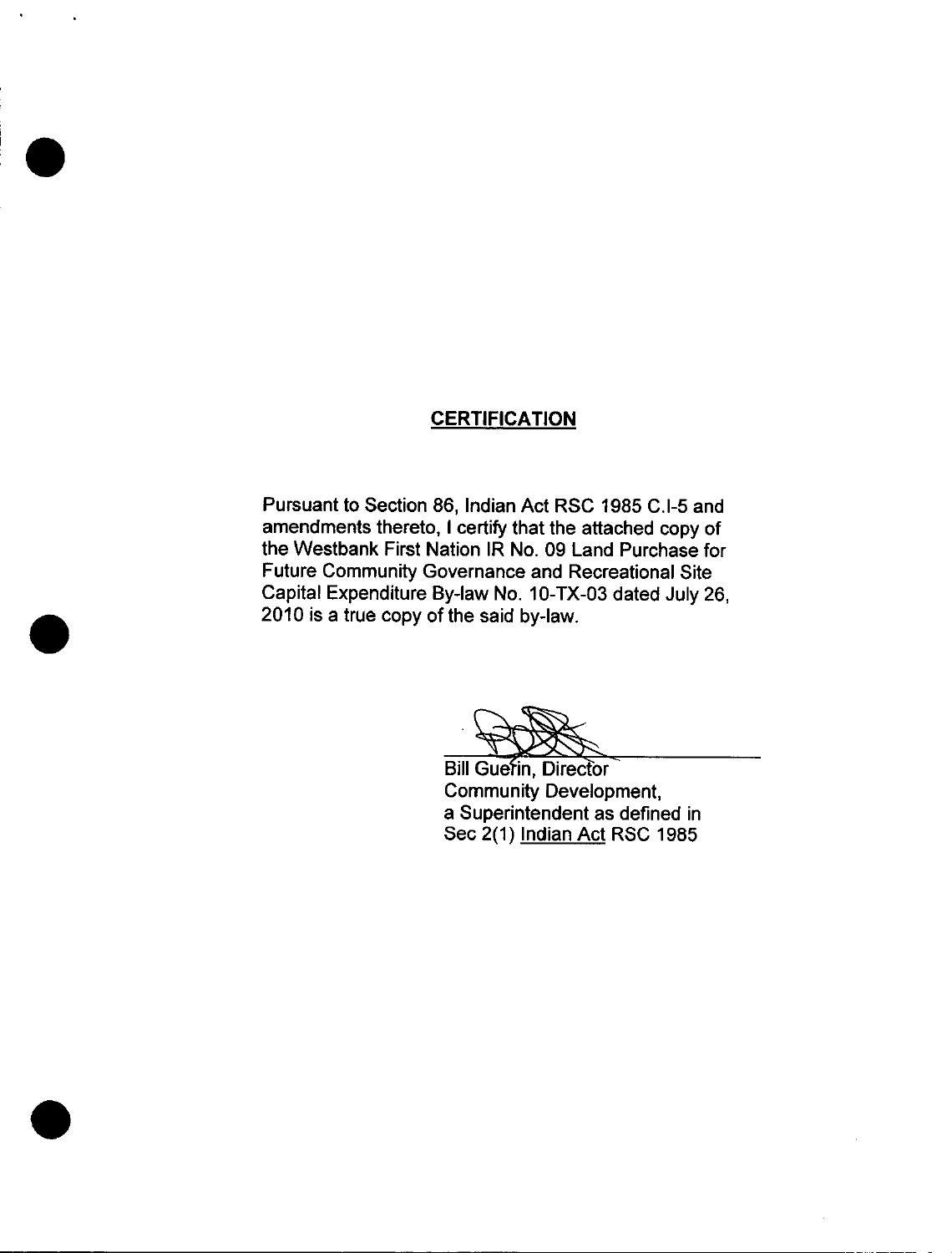Ministre des Affaires indiennes et du Nord canadien et interlocuteur federal aupres des Metis et des Indiens non inscrits

 $\left($ 



Minister of Indian Affairs and Northern Development and Federal Interlocutor for Métis and Non-Status Indians

Ottawa, Canada K1A OH4

I, the Minister of Indian Affairs and Northern Development, HEREBY

APPROVE, pursuant to section 83 of the Indian Act, the following by-law

made by the Westbank First Nation, in the Province of British Columbia, at

a meeting held on the 26th day of July 2010.

Westbank First Nation IR No. 09 Land Purchase for Future Community Governance and Recreational Site Capital Expenditure By-law No. 10-TX-03

Dated at Ottawa, Ontario, this /  $\mathcal{W}$ day of  $\ \bigwedge_{\mathcal{W}}$   $\mathcal{W}$   $\mathcal{W}$  2010.

# **Canada**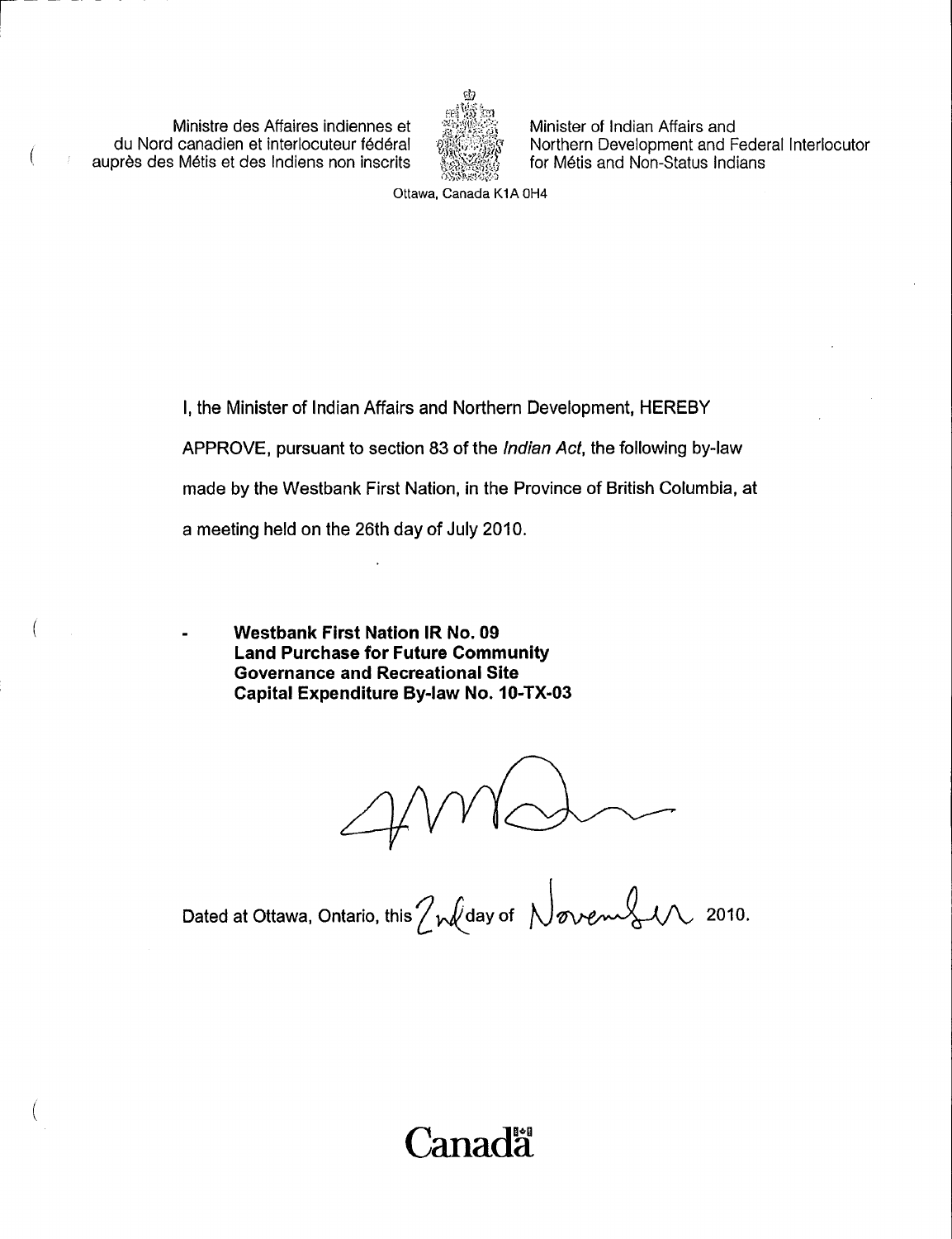# WESTBANK FIRST NATION IR No.09 FUTURE COMMUNITY GOVERNANCE SITE LAND PURCHASE CAPITAL EXPENDITURE BYLAW NO. 10-TX-03

To authorize the expenditure of a maximum of Six hundred and fifteen thousand dollars  $($615,000.00)$  from money raised pursuant to section  $83(1)$  of the *Indian Act*, for the purpose of purchasing locatee land within the Tsinstikeptum Indian Reserve No. 09.

#### WHEREAS:

 $\left($ 

- A. Pursuant to Section 83(1) of the *Indian Act* and the Westbank First Nation's inherent right of self-government, the Westbank First Nation has enacted the Westbank First Nation Property Taxation By-law, 95-TX-08 (the "Taxation By-law");
- B. In accordance with section 12(3)(1) of the Taxation By-law, the Westbank First Nation annually deposits Ten (10%) percent of annual gross taxes in a cumulative capital projects fund (the "Cumulative Fund") to be used from time to time for such capital projects as may be authorized by separate by -law;
- C. Pursuant to the Westbank First Nation Expenditure Bylaw, 1995, amended by Bylaw 97- TX-03 (the "Expenditure Bylaw"), the Westbank First Nation is authorized to expend moneys raised pursuant to the Taxation Bylaw for local purposes, including the provision of Local Services on Reserve and capital projects;
- D. The Council of the Westbank First Nation deems it desirable and in the best interest of the Band members to advance funds to complete the Land Purchase of Locatee land for Future Governance and Recreational Site.
- E. The Westbank First Nation has concluded the total cost of purchasing of the locatee land for future expansion of governance and recreational use to be not more than \$615,000 as outlined in Schedule "A" to this bylaw.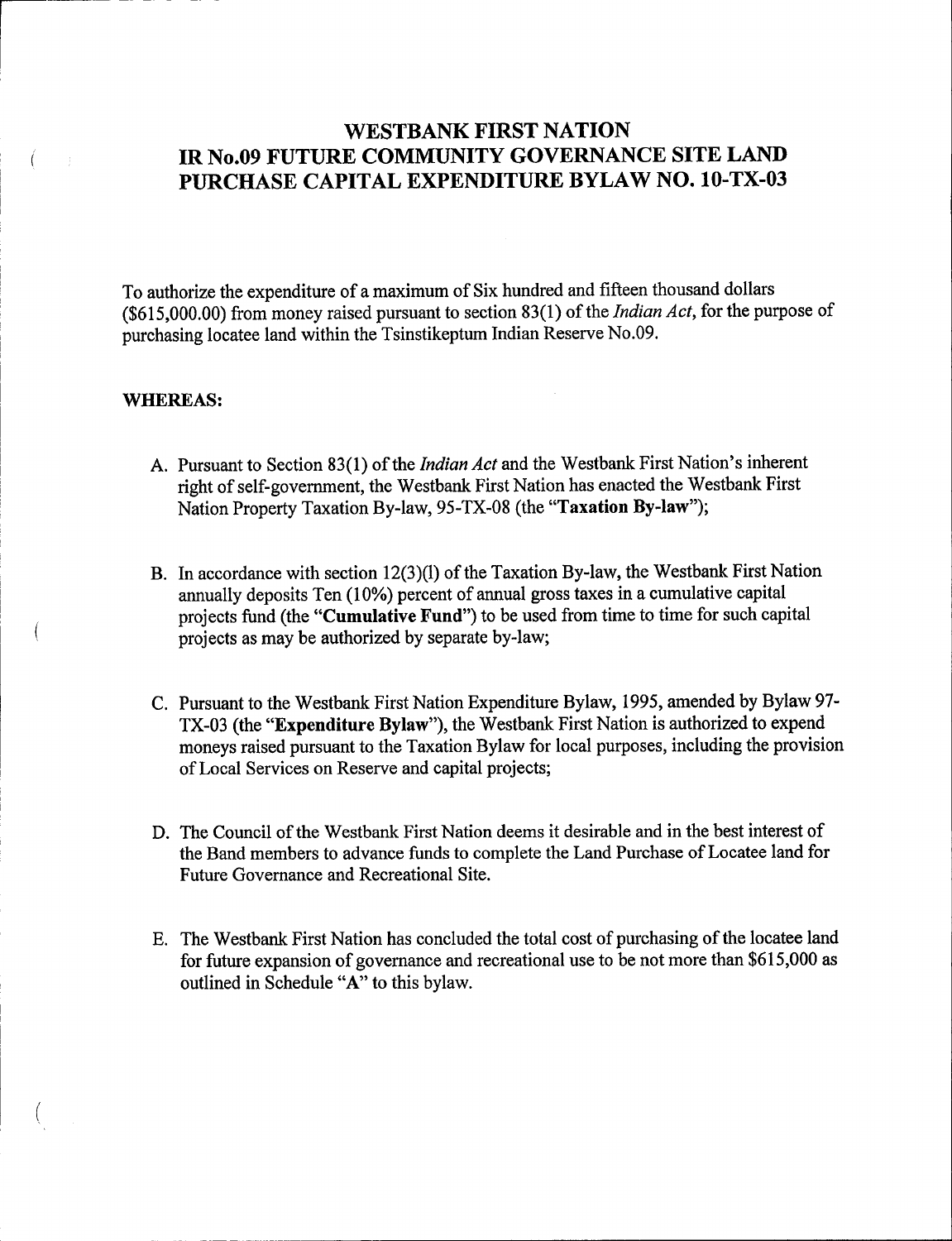NOW THEREFORE, the Council of the Westbank First Nation hereby enacts the following bylaw;

## SHORT TITLE

1. This By -law may be cited for all purposes as the IR No.09 Land Purchase for Future Community Governance and Recreational site Capital Expenditure By -law No. 10-TX-03.

## EXPENDITURE AUTHORIZATION

- 2. The Westbank First Nation hereby acknowledges that it is in the best interests of the members of the Westbank First Nation to purchase land for future community governance and recreation site project as summarized in schedule " A" to this bylaw.
- 3. The Westbank First Nation hereby approves the expenditure of not more than Six hundred and fifteen thousand (\$615,000.00) Dollars from the Cumulative Fund for the purposes of purchasing land for future community governance and recreational site purchase project (the "Project Funds").
- 4. The Westbank First Nation also authorizes the expenditure of all or <sup>a</sup> portion of the Project Funds to acquire all such lands, easements, rights -of -way, licences, permits, rights and authorities as may be required or desirable for or in connection with the IR No.09 future community governance and recreation land purchase project.
- 5. Any of the Project Funds not expended on the IR No.09 community governance and recreation land purchase Project or incidental costs related thereto, will be reimbursed to and deposited in the Cumulative Fund upon completion of the IR No.09 community governance and recreation land purchase Project.
- 6. All revenue collected related to this by -law will be reimbursed to " the Cumulative Fund".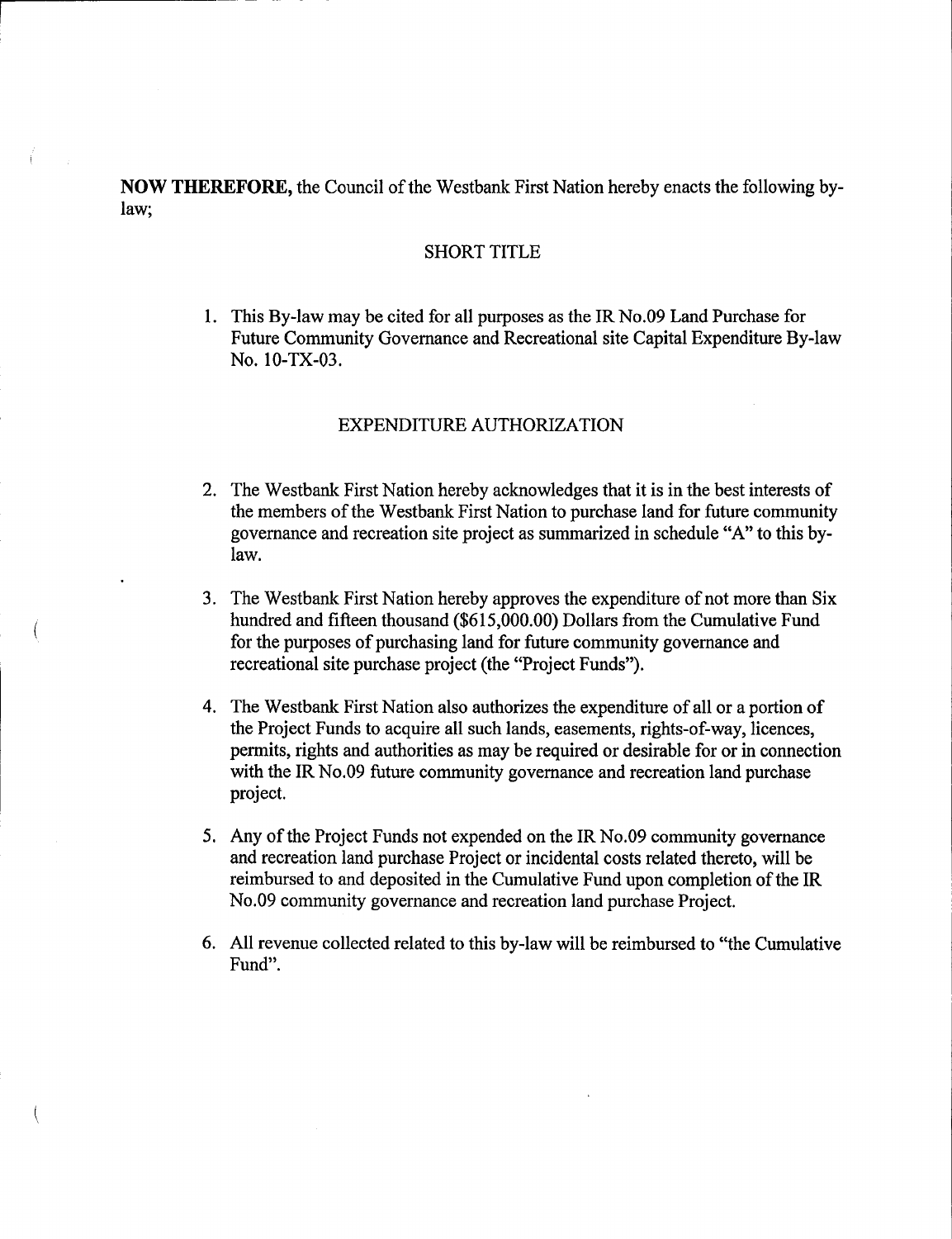#### EFFECTIVE

7. This By-law comes into full force and effect upon approval by the Minister of the Department of Indian Affairs and Northern Development.

#### BE IT HEREBY RESOLVED AND AGREED:

That this By -law, entitled the IR No. 09 Future Community Governance and Recreational Land Purchase Project WFN By-law No.10-TX-03 being read for the first, second and third and final time by the Council of the Westbank First Nation held at a duly convened meetings.

Read a first time by the Council of Westbank First Nation at a duly convened meeting held on the  $12<sup>th</sup>$  day of July, 2010.

Exempt from <sup>a</sup> second reading pursuant to section 60.9 of the Westbank First Nation Constitution.

Read <sup>a</sup> third time, and enacted as <sup>a</sup> Westbank Law, by Council of the Westbank First Nation at <sup>a</sup> duly convened meeting held on the 26<sup>th</sup> day of July, 2010.

<u>Excused</u> from Meeting Chief Robert Louie  $\qquad \qquad \bigcup$ 

Councillor Larry Derrickson Councillor Michael De Guevara

Councillor Brian Eli

Councillor Loretta